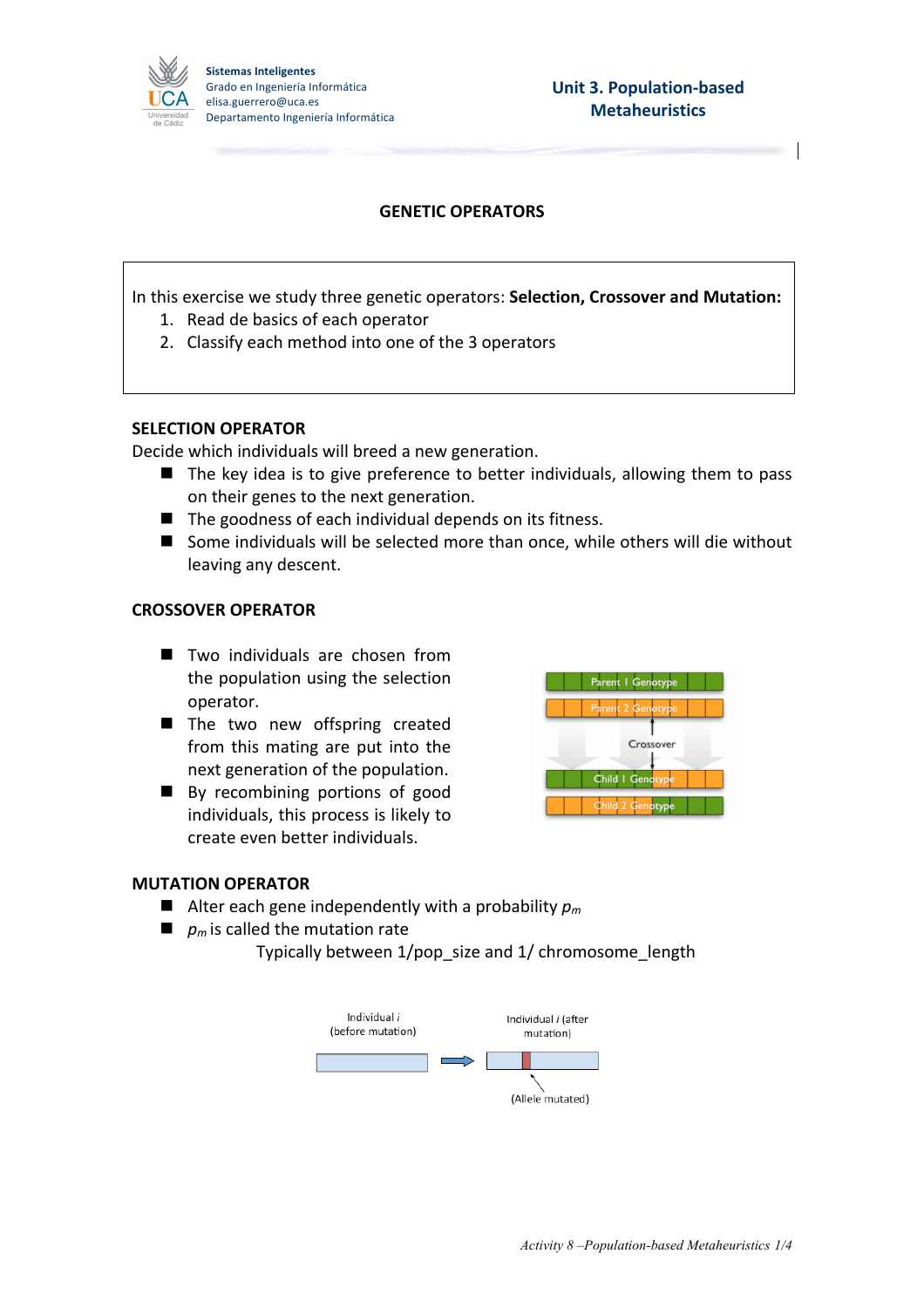

### **METHOD 1: Choose a random point on the two parents**

- Split parents at this point
- Create children by exchanging tails
- P<sub>c</sub> typically in range  $(0.6, 0.9)$



# **METHOD 2: Insertion**

- Pick two allele values at random
- Place the first to follow the second, shifting the rest along to accommodate
- Note that this preserves most of the order and the adjacency information

 $v = (1 9 8 7 6 5 4 3 2)$   $v' = (1 9 7 6 5 8 4 3 2)$ 

# **METHOD 3 – Roulette Wheel**

- Assign to each individual a part of the roulette wheel, based on the evaluation function
- Spin the wheel n times to select n individuals



# **METHOD 4: Inversion**

```
Invert the order of a sub-chain
```
 $v = (1 9 8 | 7 6 5 4 | 3 2)$   $v' = (1 9 8 | 4 5 6 7 | 3 2)$ 

# **METHOD 5: Tournament**

• Pick k members at random, then select the best of these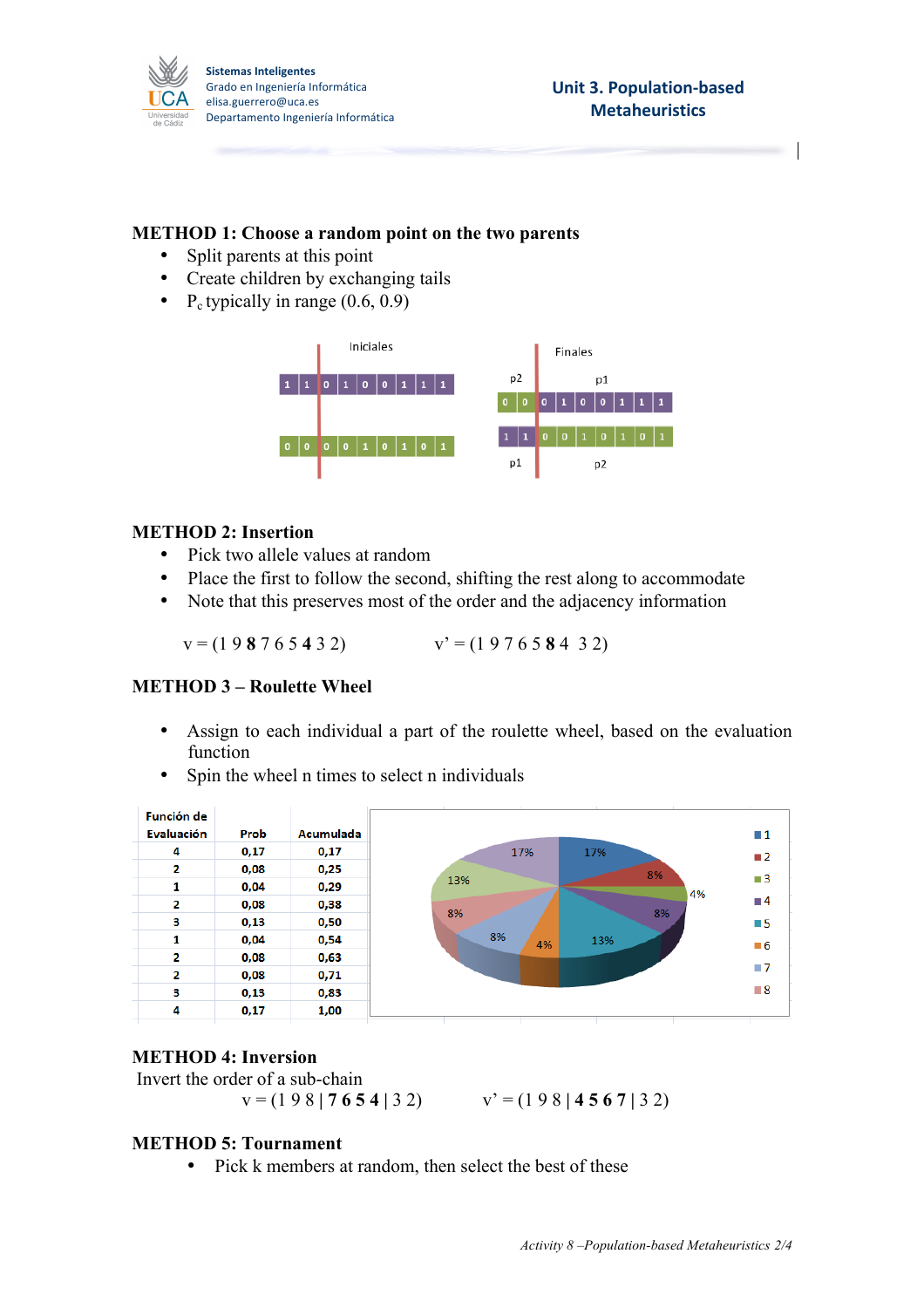

• Repeat to select more individuals

# **METHOD 6: Bit Flip (Binary)**

We select one or more random bits and flip them (from 0 to 1 or viceversa)

#### **METHOD 7: PMX**

- 1. Two points are selected at random (or determined before execution)  $p_1 = (1 2 3 | 4 5 6 7 | 8 9)$   $p_2 = (4 5 2 | 1 8 7 6 | 9 3)$
- 2. The central part of one parent is mapped to the central area of the other parent:

 $s_1 = (x \times x \mid 1 \cdot 8 \cdot 7 \cdot 6 \mid x \cdot x)$  $s_2 = (x \times x) 4 5 6 7 | x x)$ 

taking into account the interchanges: 1/4, 8/5, 7/6, y 6/7

2. Then, the values that are not in conflict (already inserted) are added to each offspring:

*For example value 1 in p1 already exists in s1, then we look for the next value*  **p**<sub>1</sub> = (1 2 3 | 4 5 6 7 | 8 9)  $s1 = (x 2 3 | 1 8 7 6 | x 9)$  $p_2 = (4\ 5\ 2\ 1\ 8\ 7\ 6\ 9\ 3)$   $s2 = (x\ x\ 2\ 4\ 5\ 6\ 7\ 9\ 3)$ 

**3.** Finally, the values in conflict must be replaced by the interchanges: 1/4, 8/5, 7/6, y 6/7

*For example value 1 in p1 already exists in s1, the interchange was 1/4 , thus, value 4 is added instead*

 $s1 = (423 \mid 1876 \mid 59)$ **s2 = (1 8 2 | 4 5 6 7 | 9 3)**

#### **METHOD 8: OX**

From a substring of p1, and preserving the relative order of the p2:

1. Two points are selected at random (or determined before execution)

 $p_1 = (1 2 3 | 4 5 6 7 | 8 9)$   $p_2 = (4 5 2 | 1 8 7 6 | 9 3)$ 

2. The central part is copied into the offspring:

 $s1 = (x x x | 4567 | x x)$   $s2 = (x x x | 1876 | x x)$ 

3. Starting from the second point, copy the values of the other parent in the same order, omitting those repeated values.

 $s1 = (x \times x) 4 5 6 7 9 3$   $s2 = (x \times x) 1 8 7 6 9 2$ 

4. When the end of the string is reached, start from the first position on the left:  $s1 = (2 1 8 | 4 5 6 7 | 9 3)$   $s2 = (3 4 5 | 1 8 7 6 | 9 2)$ 

#### **METHOD 9: Swap**

We select two positions on the chromosome at random, and interchange the values. (This is common in permutation-based encodings).